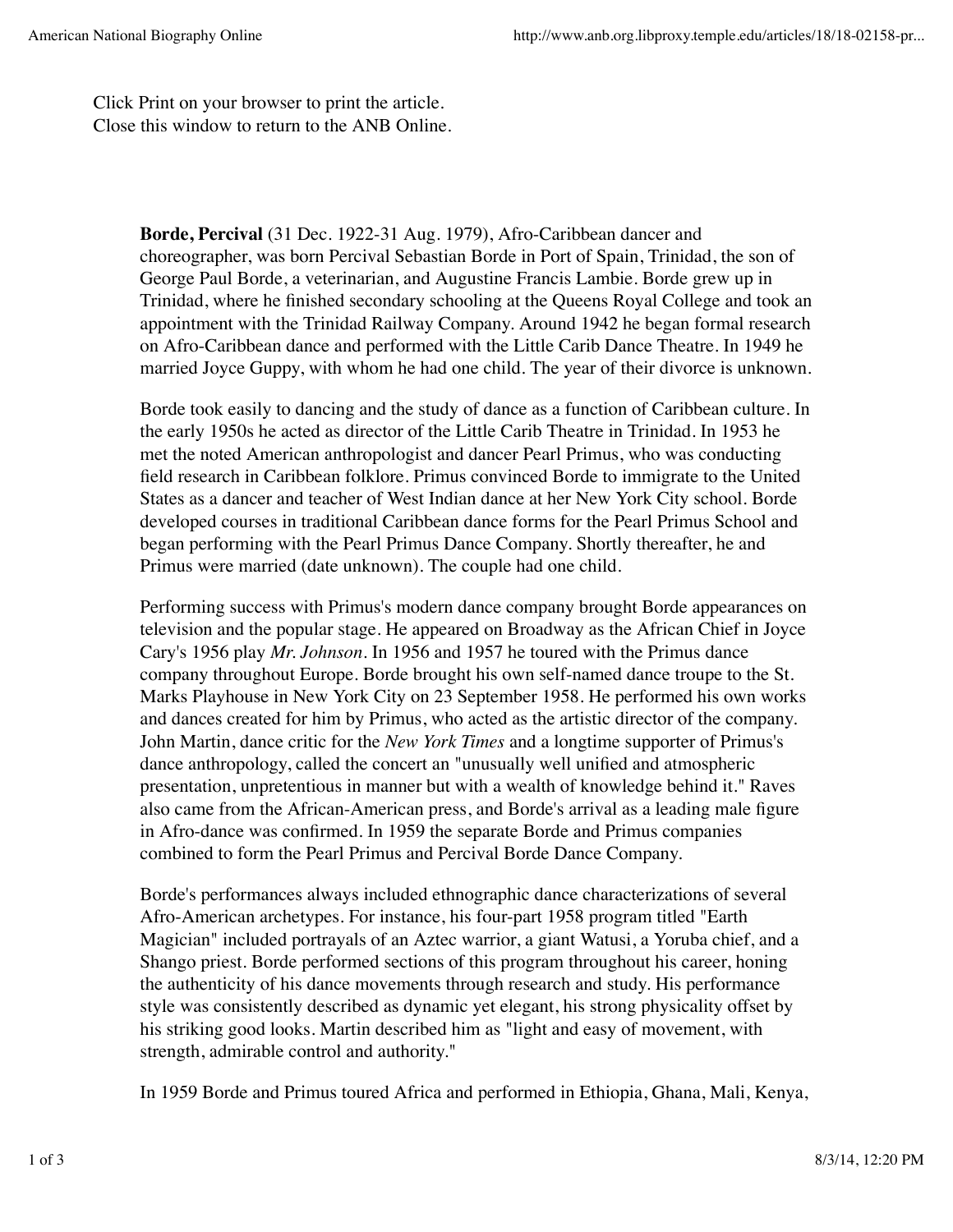Nigeria, and Liberia, which held special import for the couple. It was in Liberia that Borde was named Jangbanolima, or "a man who lives to dance," by Chief Sondifu Sonni during an official adoption ritual. Also in 1959 Borde and Primus became the directors of the Performing Arts Center of Monrovia, Liberia. They remained in Liberia until November 1961. During this time Borde wrote articles for the *Liberian Age* and was active in the Liberian Chamber of Commerce. He was awarded the Gold Medal of Liberia for his work in the dance of the African diaspora.

After returning to the United States, Borde produced *Talking Drums of Africa*, an education-in-the-schools program sponsored by the New York State Department of Education. He was active in the Congress on Research in Dance, a dance scholars' organization, and served on its board of directors. He also continued to work in the theater, serving as the resident choreographer for the Negro Ensemble Company's 1969 season.

Borde completed a bachelor's degree (1975) and coursework toward a master's degree at the School of the Arts of New York University. He taught movement courses there, at the Columbia University Teachers College, and at the State University of New York at Binghamton, where he was an associate professor of theater arts and black studies. Borde's highly popular courses offered participatory, dance-based studies of Afro-Caribbean culture, which emphasized the connections between dance, ritual, and everyday life. He often reminded his students, "Just as one should prepare oneself to enter a temple, one should prepare to dance" (*Wichita Eagle*, 20 Aug. 1969).

Borde died of a heart attack backstage at the Perry Street Theater in New York City immediately after performing "Impinyuza," the strutting Watusi solo he had danced for more than two decades.

Borde's masculine stage presence and dynamic performance style helped to widen interest in concert Afro-American dance forms. His work continued the efforts of dancerchoreographers Primus and Katherine Dunham in the insertion of ceremonial, anthropologically researched dance on the concert stage. After his death, Primus characterized him as "the outstanding exponent of African influences on Caribbean culture."

## **Bibliography**

Slight documentation of Borde's significant dance career exists. The Dance Collection of the New York Library for the Performing Arts at Lincoln Center holds a file of newspaper reviews of his performances. The New York Public Library's Schomburg Center for Research in Black Culture holds listings of materials from the black press. Reviews are also in the *New York Times*, 29 Sept. 1958 and 5 Oct. 1958; *Dance Magazine*, Dec. 1958,